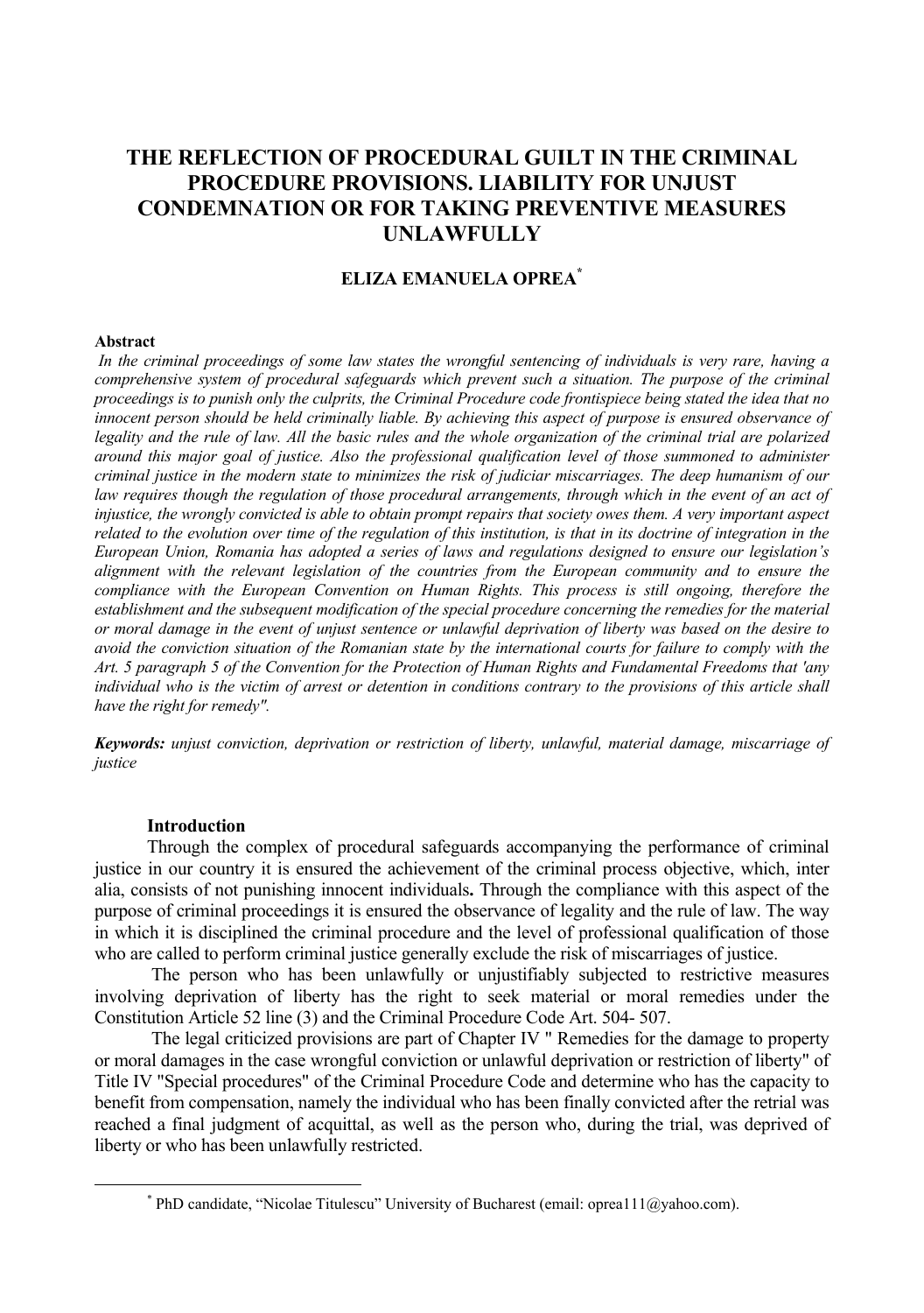The European Court itself, when granting moral compensations, it does not operate with predetermined evaluation criteria, **but in equity judgments**. The provisions of Art. 505 of the Criminal Procedure Code established the criteria by which it determines the compensation for damages but does not establish the criteria to quantify them.

#### **Liability for unjust conviction or for taking unlawful preventive measures - Special procedure Art. 504 -507 Code of Criminal Procedure**

 Established as a fundamental principle, the inviolability of an individual consists of the right of every person to be free to act, the achievement of these attributes can be made only in the cases and under the conditions provided by  $law<sup>1</sup>$ .

 The current Constitution of Romania, revised in October 2003 has devoted in Article 23, individual liberty, indicating that the "Individual liberty and security of an individual are inviolable. Searching, detaining or arresting a person are allowed only in the cases and under the procedure provided by law"

 However, in our view, the constitutional provisions included in Article 23 are partly too detailed and are practically substituted to provisions which, in this matter must find their place in the Criminal Procedure Code.

 Guaranteeing personal freedom as a fundamental principle acquired a new regulation and the Criminal Procedure Code in force in 1990, regulation which anticipated the constitutional provision.<sup>2</sup>. In Articles 4 and 5 it is stipulated the possibility of the person against who was applied an unlawful or unfair preventive measure, to request remedies for the suffered damages.

 Observing the rules with ranking principles of the Constitution and the Criminal Procedure Code, it follows that, according to the regulations of our country, deprivation of liberty or restriction of personal freedom in any other form is possible in right enforcement practice, but only following a judicial activity of criminal nature. The restriction of personal freedom may occur either as a preventive measure taken during the criminal trial, or as a custodial sentence placed at the end of the criminal case resolution by final judgment of the court.

 If the restriction of freedom following the application of criminal sanctions as freedom depriving penalties is not evident outside the known outstanding issues in substantive law, regarding the restriction of freedom by taking preventive procedural measures were formulated numerous criticism.

 Arguably no other institution of criminal procedural law has been challenged so strongly, especially in some doctrines as deprivation of liberty preventive measures.

 The guarantees of freedom of the individual in criminal proceedings can be found in the regulations in which preventive measures may be stipulated, the competent authorities to require taking the preventive measures, the duration of preventive measures and checking the legality preventive measures.<sup>3</sup> Guaranteeing personal freedom is the fundamental principle stipulated in the Constitution, the European Convention and the Criminal Procedure Code according to which during the criminal proceedings no person may be detained, arrested or deprived in other way of freedom nor subjected to any form of restriction of freedom than that in the cases and under the conditions provided by law. Through the right to liberty it is understood the right to physical liberty of the person (the classic meaning of individual freedom *liberte d'aller et de venire),* which consists in the ability to move, to travel freely. An individual is deprived of liberty by ordering the detention, administrative management at the police station, preventive arrest, provisional arrest in the view of

 $\frac{1}{1}$ I.Neagu , *Tratat de procedură penală.Partea generală,* p. 90. 2

 $2$ The Law No. 32 was adopted in November 1990, one year before the Constitution.

<sup>&</sup>lt;sup>3</sup> This convention was adopted in New York on 10 December 1980. România acceded to the Convention by the Law No. 19 of 10 October 1990, published in Official Gazette no. 112 of October 10, 1990.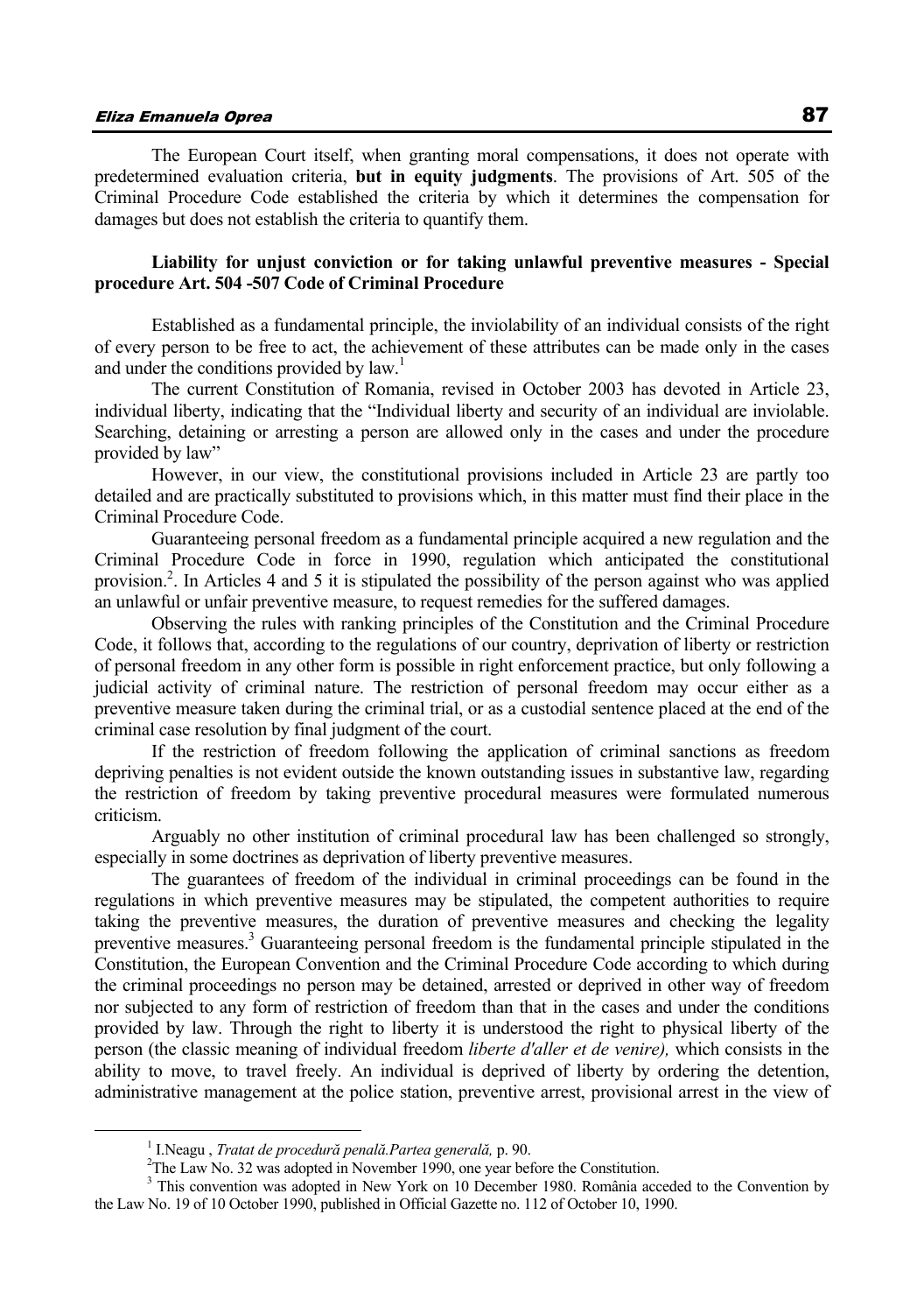redention or issuing an European arrest warrant, of security measure disposition of the internment, as well as in the case of the main penalty execution imprisonment or life imprisonment or the educational measure of admission into a rehabilitation center or a medical educational institute. There will be a restriction of freedom of movement of persons by forming the obligation not to leave the city or country.

 If the person deprived of his liberty by preventive arrest or hospital admission, or one whose liberty has been restricted by imposing the obligation not to leave the city or country considers that the measure is illegal is entitled to make a complaint before an independent and impartial court body in which to challenge the legality of the measure to which it is subject. The final judgments taken by the the court in this matter can not be rated as force of res judicata, a new request for revocation or replacement of deprivation of liberty measure can be made at any time. The person under preventive custody may request throughout the trial a provisional release under judicial control or on bail. The person who has been unlawfully or unjustifiably subjected to restrictive measures involving deprivation of liberty has the right to seek compensation for material or moral suffered damage.

 Both the Romanian Constitution, Article 52 paragraph 3 and Criminal Procedure Code, Articles 504-507 provide the possibility to initiate a civil action for damages against the Romanian state in the case of deprivation or restriction of liberty unlawfully or unfairly convicted. The compensation for the prejudice may be required in all cases in which the state authorities commit abuses of law or manifest negligence, because Article 52 of the Constitution points out excercising this right by those interested regardless the nature of the followed procedure, without refererence to conducting a criminal trial.

In case the remedies for the damage were awarded according to Article 506 and if the Romanian state was condemned by an international court of law, the recourse against those who, in bad faith or serious negligence, caused the damage generating situation is mandatory. The state may recourse against the official subjects (judges or prosecutors) whose responsibility will be held in relation to their procedural guilt.

 As a result of amendments brought by Law 281/2003 the content Article 504-507 was fortified in order to increase the guarantees offered by the fundamental principles governing the criminal procedure, namely bringing the proceedings will take into account not only material damages, but also the moral damage, mental trauma caused by unjust conviction or unlawful deprivation or restriction of liberty. This extension of the special procedure object is the effect of the amendments to the criminal procedure law under which the compensation of moral damages caused by criminal offences was expressly stipulated.<sup>4</sup> The necessity of compensation for the moral damage can be observed in specialized literature<sup>5</sup> prior to Law no. 281/2003.

 *Conditions provided by Art. 504 -506 of Criminal Procedure Code to formulate the compensation action by the injured person by the committing a miscarriage of justice*: In criminal matters, the cases of miscarriage of justice, respectively the cases in which the injured party is entitled to compensation for damages caused by miscarriage of justice in criminal trials are set by Article 504 of the Criminal Procedure Code: the person who received a final sentence is entitled to compensation for the suffered damage by the state, if following the retrial it was reached to a final judgment of acquittal. Is entitled for compensation the person who, during the criminal trial, he was deprived of liberty or he has been unlawfully restricted from freedom.

 1. For the first case, of **unjust conviction**, the initiation of the compensation court implies the fact that certain conditions have to be met:

a)*the existence of a final judgment of conviction*. It cannot constitute grounds for exercising such action a criminal judgment of conviction which is not final. Judgment in question must be force

 $\frac{1}{4}$ I.Neagu *Tratat de procedură penală.Partea specială*. p.631. 5

G.Antoniu, E.Dobrescu, T.Dianu, Gh. Stroe, T.Avrigeanu, *Reforma legislaţiei penale*,Ed. Academiei Române,Bucureşti, 2003, p. 280.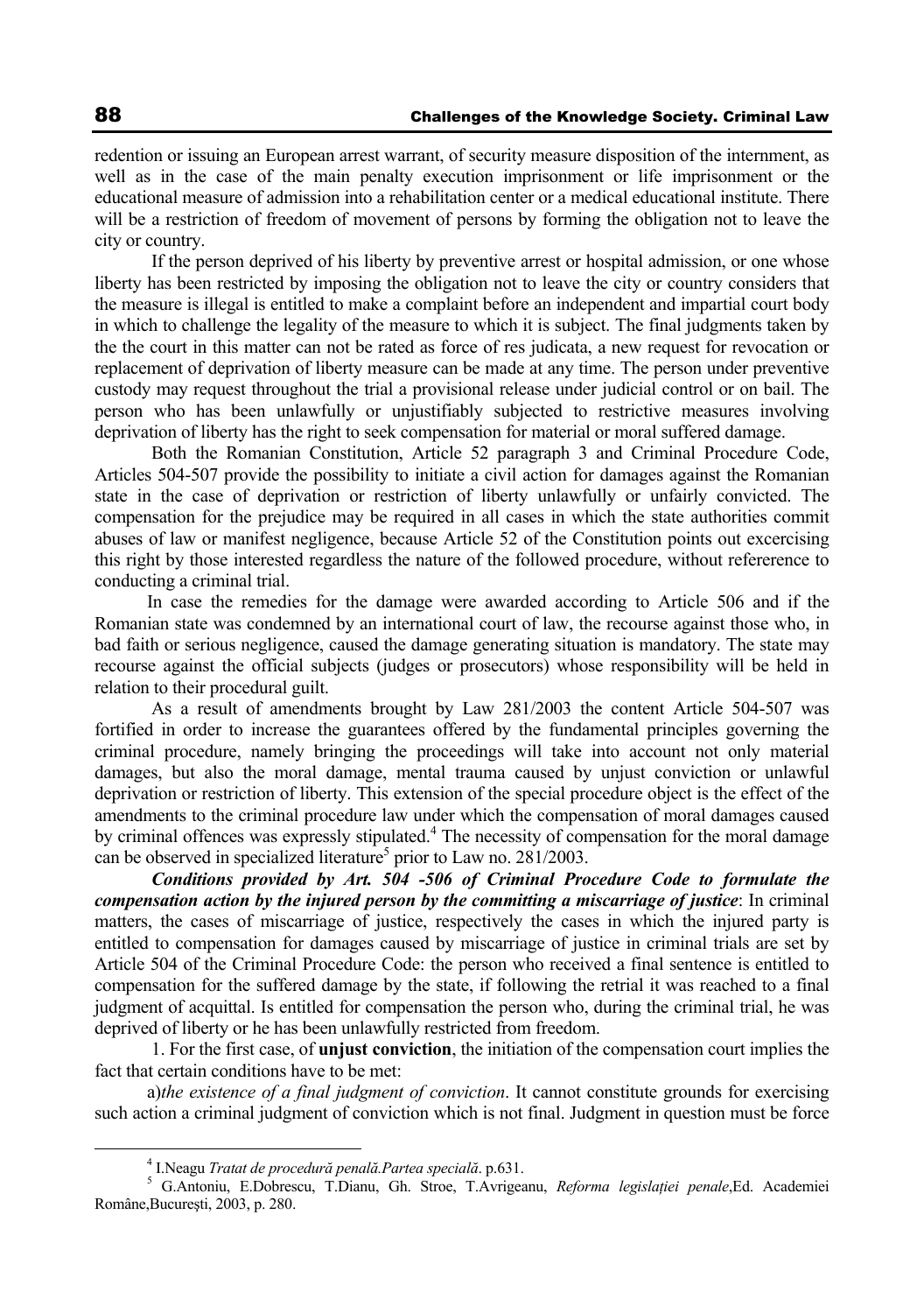of res judicata and establish the existence of the offense, its commision with guilt by a natural or legal person to order its conviction either to imprisonment, or fine or penalty for individuals or the fine for legal entities. It is irrelevant whether the imprisonment penalty was ordered execution in detention or ordered with the suspension on parole or supervised suspension of penalty or its execution at the workplace. It is irrelevant whether the imprisonment was put into effect or not. *Promoting and accepting of extraordinary appeals after which it is ordered the originally convicted defendant'discharge*. The final conviction may be canceled by means of annulment appeal, be revision, or in case of rejudging the missing persons. The final conviction does not necessarily imply enforcing the judgment. Therefore, it can served as a basis for the exercise of redress, both final conviction not followed by execution and especially unjust condemnation followed by execution. The differences between these two situations, however, have implications in determining the extent of the damage, not admissibility of the application of the remedies.<sup>6</sup>

The restriction of initiation the special remedies procedure was mentioned in the specialized literature.<sup>7</sup> The same solution was definitive also for Constitutional Court<sup>8</sup>, which stated that limiting the possibility of obtaining remedies for miscarriages of justice is inconsistent with the Romanian Constitution.

 Through the declarative interpretation of the provisions of Article 504 paragraph 1 it is reached to the exclusion of the liability of patrimonial state for non-convicting solutions provided according to Article 10 letters f)- j), the judicial error will be withheld only in case of final convictions, provided that in that case the criminal proceedings were unfounded. The compensation right arises only after the cancellation or dissolution of the final conviction, the courts of law pronounce following a retrial a final acquittal decision based on any of the cases specified in Article 10 paragrapg 1 lines a) to e).

 2. The second case- Remedies for the damage in the case of unlawful deprivation or restriction of liberty.

Unlawful deprivation or restriction of liberty should be determined, as appropriate, by order of the prosecutor to revoke the deprivation or restriction of liberty measure, by ordinance of discontinuing the criminal prosecution or termination the criminal prosecution for the cause provided for in Article 10. Paragraph 1 letter. j) or by court decision to revoke the deprivation or restriction of liberty measure by a final acquittal decision or by final decision of cessation of criminal procedures for the case provided in Article 10 paragraph 1 letter j). It is necessary that the preventive measure in question or the security measure of provisional admission to have been ordered with the violation of the laws under either the Criminal Procedure Code or the European Convention. And in a situation where deprivation of liberty was legal, but **unjustified**, the state may occur liable, as per E.C.H.R., since only the unjustified nature of the measure itself can be determined by the acquittal judgment or the cessation of criminal procedure.

 In the case a finding of an unjust conviction or unlawful or unjustified deprivation or restriction of liberty, the injured person is entitled to claim compensation for material or moral prejudice from the Romanian state, represented by the Ministry of Public Finance by means of a civil action in tort.<sup>9</sup>

 <sup>6</sup> I.Neagu *Tratat de procedură penală.Partea specială*. p.633. 7

Theodoru V.p.624.

<sup>&</sup>lt;sup>8</sup> Constitutional Court, Decision no. 45 of March 10, 1998 (Official Gazette no. 182 of 18 May 1998)

<sup>&</sup>lt;sup>9</sup> The provisions 998-999 of the Civil Code on liability in tort shall not constitute grounds for engaging the state liability for miscarriages of justice. The legal regulation that establishes in what does the judicial errors consist of, for which the state can be held liable is Article 504 of Criminal Procedure Code compared to Article 52 paragraph 3 of the Romanian Constiturion, which states that the State bear patrimony liability for damages caused by miscarriages of justice. The liability of the state is a direct one, but only limited to the damages caused by judicial errors in criminal proceedings. Also the provisions of Article 504 paragraph 1 of Criminal Procedure Code does not constitute an application of Article 998-999 of Civil Code, such an interpretation could lead to the idea that the state, THROUGH the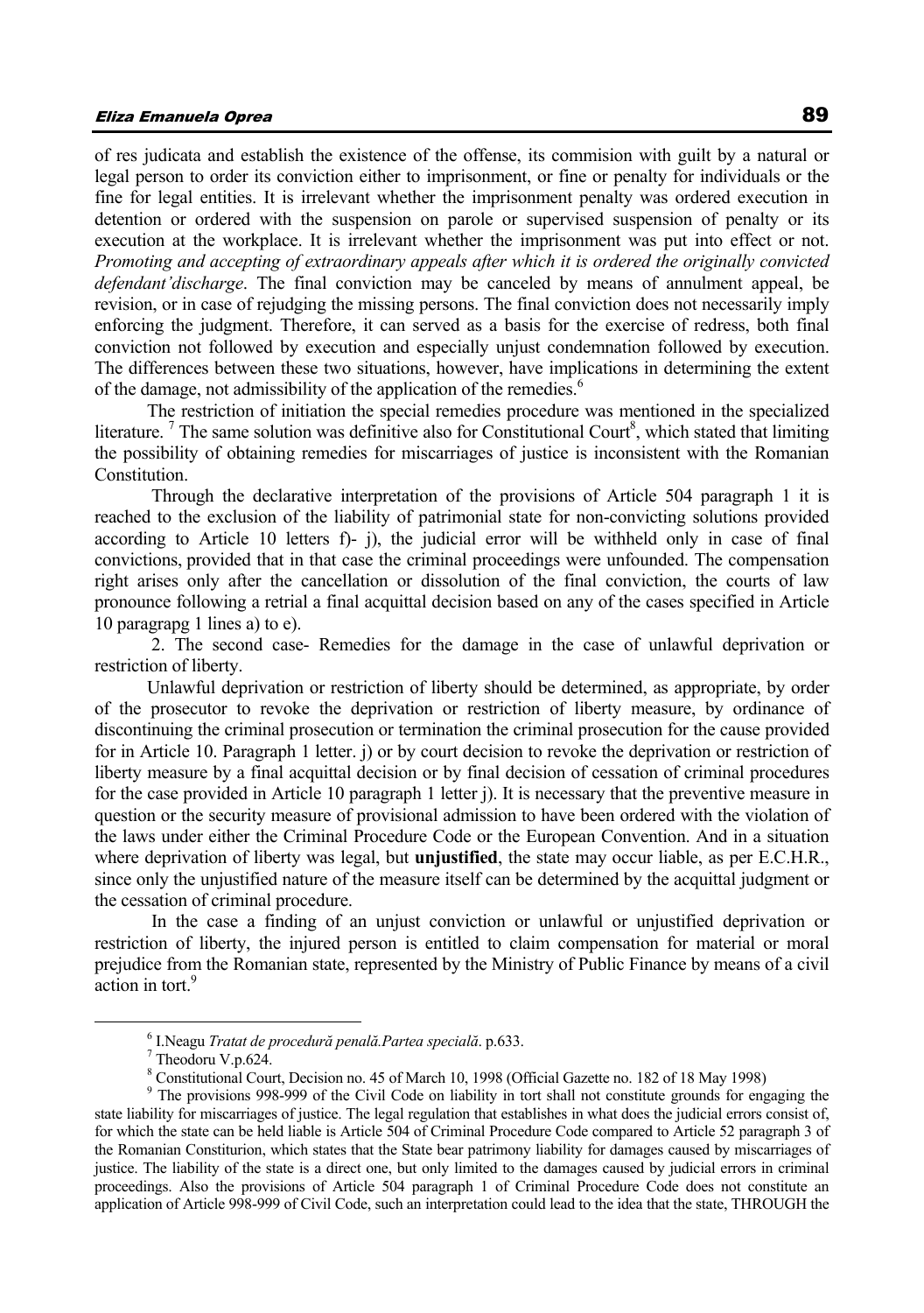In the event that, in criminal proceedings have occurred moral or material damage was caused by judicial errors, the patrimonial state will be held liable. It is about a tort liability law of the state which is legally based on Articles 998-999 of the Civil Code and also on the regulations of Articles 504-507 of the Criminal Procedure Code which provide remedies for the material or moral damages in the case wrongful conviction or unlawful deprivation or restriction of liberty.

 The provisions of Articles 998-999 of the Civil Code refers to the obligation to repair of a damage caused by an unlawful act, without distinguishing whether it is a material or a moral injury. Although the law did not expressly provide, it was considered that if the legislature has used the concept of damage he wanted to protect all the rights of one individual who was harmed by committing an illegal act and has provided without distinguishing the nature of the prejudice, that any damage should be compensated, he made implicit reference to both physical damage as well as to moral damages. In order to avoid these discussions, the draft of the new Civil Code expressly states the provisions of Article 1095 paragraph 1 that the compensation obligation and the liability in tort is committed for all to material, injury or moral damage brought to a person's negligence.

 In determining the extent of repairs it is taken into account the length of deprivation of freedom or restriction of liberty suffered and the consequences on the individual or family of the one deprived of his liberty or whose liberty has been restricted. The repair is the payment of a an amount of money or, taking into account the conditions of the entitled to compensation and the nature of the suffered damage, the establishment of a lifelong pension or the obligation that, on the state's expense, the one deprived of liberty or whose liberty was restricted to be assigned a social and medical assistance institute. To the persons entitled to compensation who, before deprivation of liberty were employed, are being calculated on seniority as established by law, and while they were imprisoned. The compensation is supported by the Ministry of State Finance.

It is noticed that from the title name of Chapter IV relating to deprivation or "unlawful restriction of liberty" and the content of Article 504 paragraph 3 according to which only preventive measures are taken into account as reasons for limiting the exercise of the right to freedom, there are obvious discrepancies.10 We emphasize that the process of amending and supplementing the criminal procedure law, in general, and the analyzed special procedure, was particularly carried out having regard to the European Convention on Human Rights, which is established in Article 5 paragraph 5, that the individuals held prisoners against the law are entitled to compensation.

 We consider that the present form of Article 504 paragraph 3 does not meet the requirements of the European Convention on Human Rights. Consequently, when developing a new Code of Criminal Procedure*, de lege ferenda* , either text in question will be completed to cover all situations in which the trial will operate an unlawful deprivation or restriction of liberty or will waive the rule in question. In the latter case, the jurisprudence solution for compensation is expected to be based on those procedural acts which have as their purpose finding the occurrence of the miscarriages of justice.

 In these circumstances will be eligible for compensation the claims under Articles 504-507 in case the temporary release of the arrested defendant was rejected clearly unjustified.<sup>11</sup> Or for the case the revocation request of the precventive arrens was rejected, even though from the file results the disappearance grounds which led to taking the measure, which means that the continuation of legal proceedings involves the state of freedom of the one accused or convicted. In all cases,

Ministry of Public Finance, is limited and unconditional, situation in which legal rules governing the state liability in other areas are no longer justified since the principles of Article 998-999 of the Civil Code are generally applicable (High Court of Cassation and Justice, Civil and Intellectual Property Section, DECISION No. 422/2006, www.legalis.ro).<br><sup>10</sup> I.Neagu *Tratat de procedură penală.Partea specială*. p.634.<br><sup>11</sup> E.C.H.R., Decision of 27 August 1992 in the case Tomassi against France.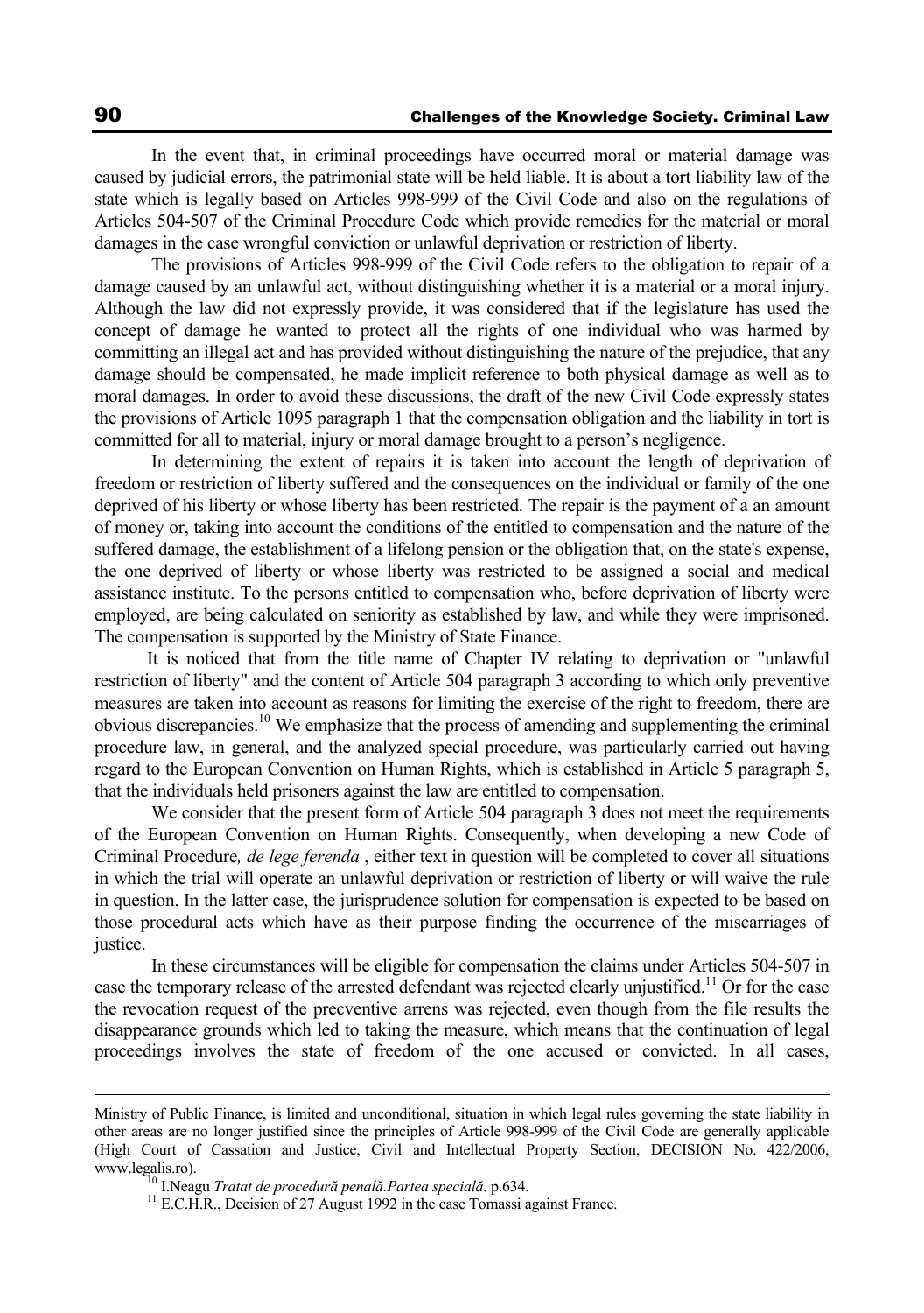demonstrating the illegality committed leads to retention of the existence of a deprivation of physical liberty in an arbitrary fashion.<sup>12</sup>

 The same legal system is to be applied against the assumption that the defendant it was ordered illegally a temporary security measure. Thus, if the measure of safety to hospital care in the absence of data showing that the defendant is mentally ill or drug addict and is in a dangerous condition to society, it can be initiated the remedy procedure, justified by its the restrictive nature of freedom of the procedural measures.<sup>13</sup>

It is entitled to remedies for the suffered damage also the individual who was deprived of liberty after inverting the prescriptio, amnesty or decriminalization act.

**The action of remedy** can be initiated by the person who has been deprived of liberty or whose liberty has been restricted and after his death, may be continued or started by people who were dependant.

 The proceedings may be brought within an established framework of 18 months calculated from the date of the final, where necessary, by court decisions (The court of law unlawfully may order the deprivation or the restriction of liberty in what concerns the defendant in preventive arrest, the obligation not to leave town, the obligation not to leave the country, the unlawful rejection of the request for provisional release, medical admission.) or of the ordinance the prosecutor to revoke the preventive measures (the detention, obligation not to leave town and obligation not to leave the country) on the one hand, or the ordinance not to proceed to judgment (by ordering the removal of a criminal investigation or the termination of the criminal prosecution)

 It is an action whose resolution is a matter court in whose district the entitled person is exempted from judicial tax.

 Compensation is allowed for both actual damage (damnum emergens) and for the loss of earnings (lucrum cessans). The injured person can not sue along with the state the magistrate or magistrates who issued the judicial decisions through which the unjust conviction or the unlawful deprivation or restriction of liberty was ordered.

 According to the practice of the European Court of Human Rights when a person's fundamental rights have been violated by any measures that have been proved to be unfounded, the person is entitled to full compensation for the damage caused, of both material damage and moral damages. Unlike damage claims for material prejudice, to which damage must be certain both in terms of existence and the extent, at the action or moral damages the certainty may be only about the existence of the damage, not the extent of it. **The amount of moral damage is assessed in terms of general criteria at the discretion of the judge.** This is fully justified by the fact that moral damages can not be determined by strict abstract rigors, since it varies from person to person, depending on the specific circumstances of each case. With regard to the moral damage, the literature and legal practice have pointed out that the court should not be limited to a determination of its existence as such, it is obliged to identify the elements that would determine the seriousness of the damage  $14$  The Former Supreme Court of Justice – The Civil Section decided that moral damage consisting in the honor or the reputation of a person or other psychiatric sufferings, justifies the granting of such compensation which shall be determined by general appreciation, but taking into account the criteria resulting from the specific case before the court of law.

<sup>&</sup>lt;sup>12</sup> I.Neagu *Tratat de procedură penală.Partea specială*. p.635.<br><sup>13</sup> M.Damaschin, Condamnare sau dispunere a unei măsuri preventive pe nedrept.Despăgubiri,în R.D.P., nr 3, 2004, p.79. 14 Ghe.Vintilă and Constantin Furtună – *Daunele morale – Stadiu de doctrin<sup>ă</sup> <sup>ş</sup>i jurisprudenţă* –

Ed.Allbeck,Bucureşti 2002, pag. 116-131).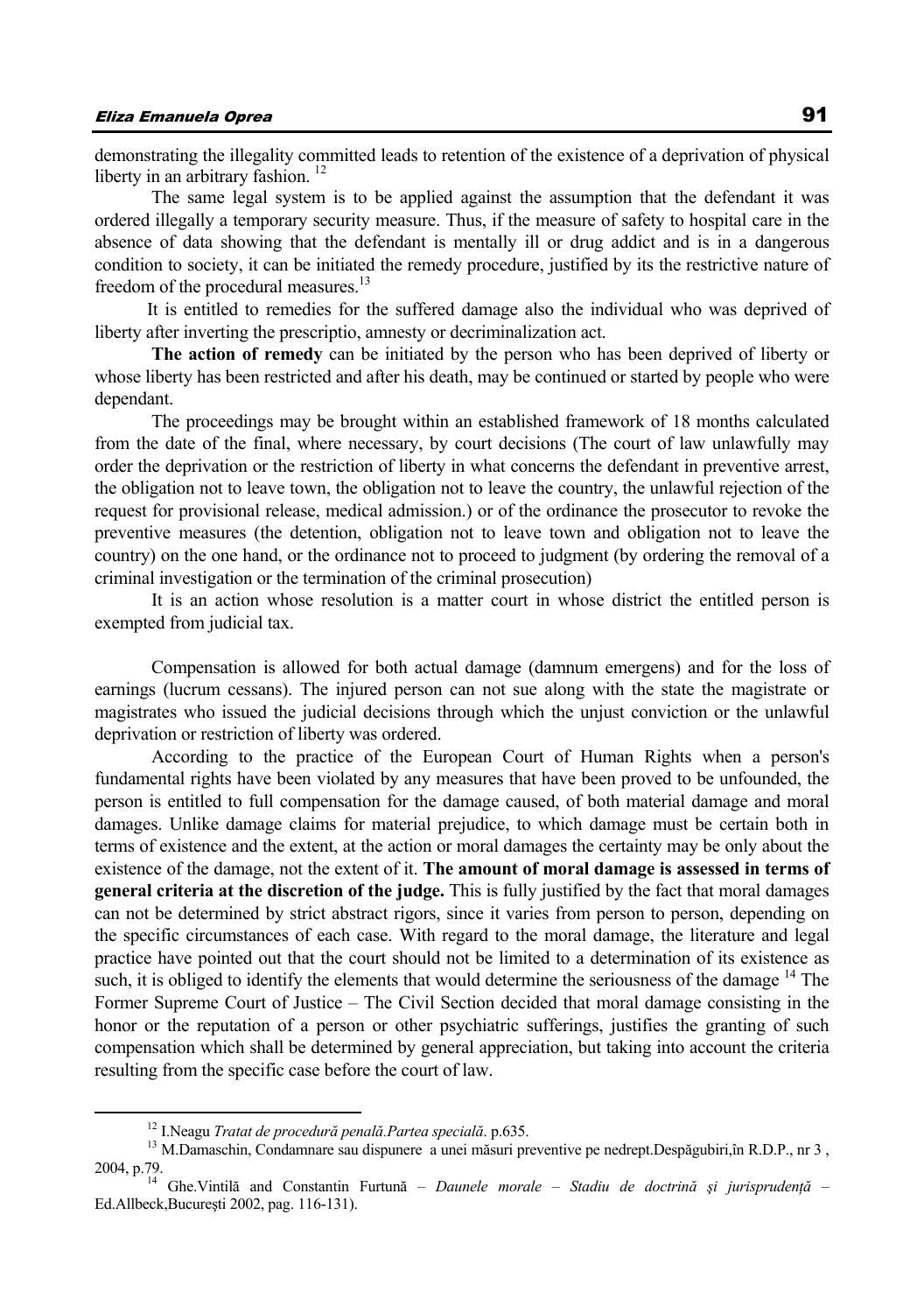The legislature has provided that the entitled persons, who before the deprivation of liberty were employed, they are being calculated, aside from the seniority established by law also the time in which they were imprisoned as remedies for the damage.<sup>15</sup>

 The existence of moral damage should not be proven (unlike the material damage), but it is justified as a matter of discretion, taking into account non-property rights or interests affected, such as the right to liberty, bodily integrity, health, honor, reputation and so on, respectively the physical and mental suffering caused by the violations of these fundamental values of the human person protected now by the Constitution and the E.C.H.R.. A quantification of moral damages or a "measuring" of the sufferings cannot be achieved by technical, accurate evidence, being a purely subjective matter, which must be concretely analyzed by taking into account the total of the circumstances related to the actual conviction (nature, duration, method of execution), as well as the adverse effects which it has produced both to family and professionally (ECHR, November 6, 1980, Guzzardi against Italy).

 The European Court itself, when granting moral damages, does not operate with predetermined evaluation criteria, but **in equity judgment.** The provisions Article 505 of the Criminal Procedure Code establish the criteria by which it is determined the compensation for thesuffered damage but do not establish the criteria to quantify them.

 The need to maintain the public order, including the protection of any accused is a reason that may justify the extension of imprisonment. However, it can not be considered relevant and sufficient unless it is supported by facts showing that the prisoner release would actually affect public order. Moreover, **the detention is not legitimate unless public order is indeed under threat.** 16

 In its jurisprudence, the Court set forth four fundamental reasons acceptable to the preventive arrest of a person suspected of having committed a crime: the danger that the defendant would escape (*Stögmuller vs Austria*, November 10 1969, seres A no. 9, ); the risk that, once released, to prevent the administration of justice (*Wemhoff vs Germany* June 27 1968, 14), to commit new crimes (*Matzenetter vs Austria*, November 10, 1969) or to disturb public order (*Letellier vs France* and *Hendriks vs Netherlands* [Dec.], no. 43701/04, July 5, 2007). Moreover it decided that courts of law ruling with regard to the possibility of keeping the defendant in preventing arrest must consider all the specific relevant factors, which are able to confirm the necessity existence of this measure (*Mansur vs Turciei*, 8 iunie1995,).

 According to paragraph (5), Artice 96 of Law no. 303, no person is entitled to compensation who, throughout the trial, **contributed in any way** in commiting a legal error by the judge or the prosecutor.

 In the concept of the legislature, only the absolutely innocent person (who has not committed any unlawful act that would attract criminal and extra-criminal liability is entitled to compensation from the state - Opinion separated at the Constitutional Court, Decision no. 45 of 10 March 1998 on the plea of unconstitutionality of the provisions of Article 504 paragraph 1 of the Criminal Procedure Code, published in the Official Gazette of Romania, Part I, no. 182 of 18 May 1998). According to the ECHR jurisprudence, the specific danger to public order it is understood as a "collective response to the offense" which, by its resonance affects the natural social balance, creates a state of indignation and disapproval, of fear and social insecurity, stimulates the fear that justice does not act strongly enough against criminal manifestations of pronounced social danger and may encourage others to commit similar acts. The Strasbourg Court has principally stated that, in time, the national authorities have the positive obligation to indicate specific elements to justify the arrest, respectively in each case the public interest.

 <sup>15</sup> Decision no. 1888/1991 – published in Rev.Law no. 7/1992, pag. 85). 16 *Letellier vs France*, June 26, 1991, 51, series A, no. 207).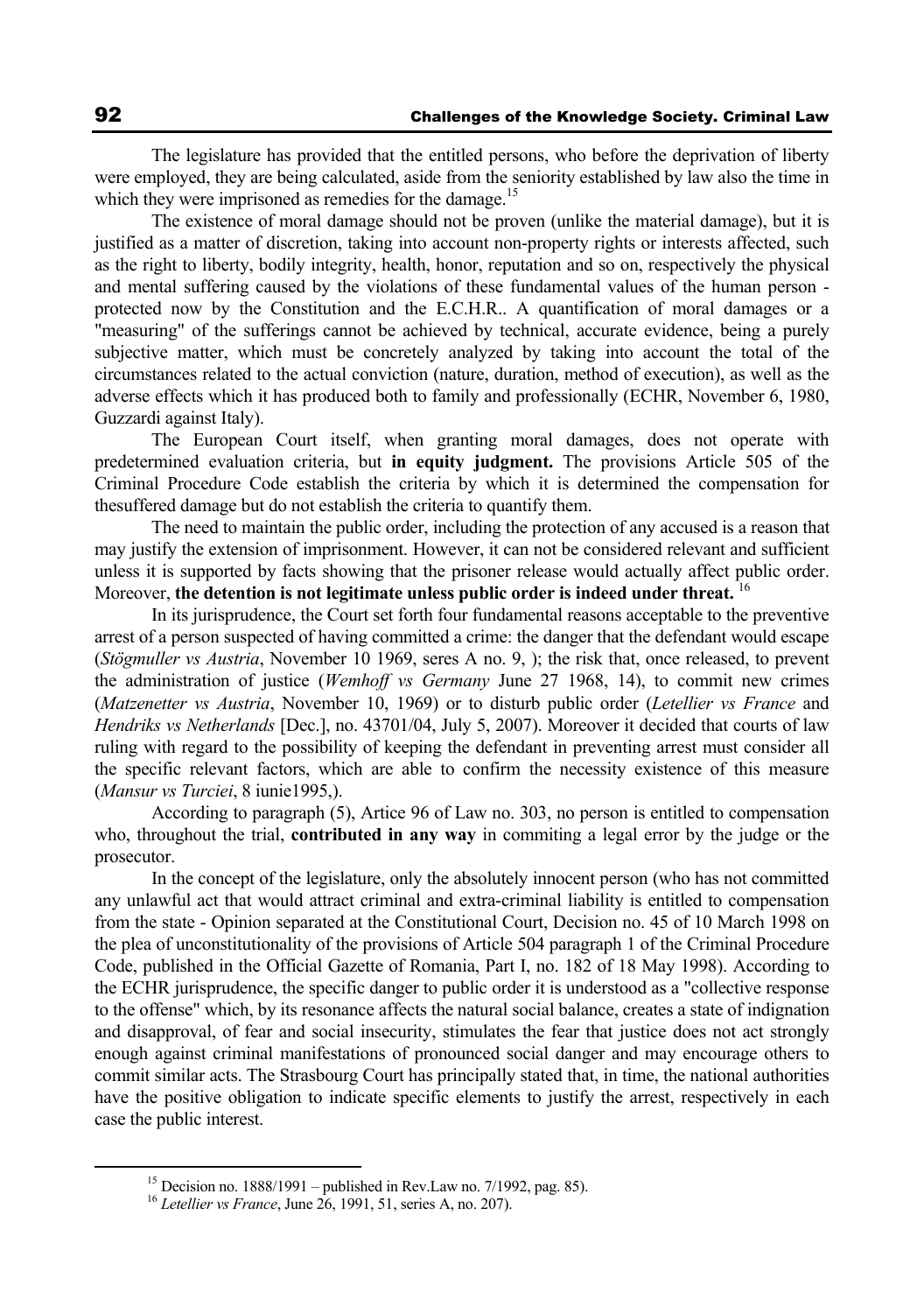The national court of law must to verify whether it is not possible to resort to other measures with the aim ensure the smooth running of the trial.  $17$ 

*The recourse action.* According to Article 507 if the remedies for the damage have been paid to the wrongfully convicted person and whom was unlawfully relieved or restricted from freedom, as well as in a situation where the Romanian state was condemned by an international court, the recourse action against the person who in bad faith or serious negligence caused tortious situation is mandatory. In both cases, the recourse actions may be directed only against a judge or prosecutor, guilty of the crime of unjust repression <sup>18</sup>, misconduct in office, unlawful arrest <sup>19</sup> and abusive research or the settlement of a criminal case in violation of the international human rights instruments ratified by Romania (violated following which the Romanian state would issue a conviction).

 **The civil liability of the judge or the prosecutor in relation to the provisions of Article 507 Criminal Procedure Code, for miscarriages of justice committed during criminal proceedings.** 

 *The conditions stipulated in Articles 504-506 of Criminal Procedure Code for the action formulation of compensations by the injured person by committing judicial error.*:

1 The state bears patrimony liability for damages caused by miscarriages of justice.

2 In criminal matters, the cases of miscarriage of justice, or where the injured party is entitled to compensation for the damage caused by judicial errors in criminal trials are set by Article 504 of the Criminal Procedure Code: the person who was finally convicted is entitled to compensation for the damage suffered by the State, if after retrial it has been reached to a final judgment of acquittal. It is entitled to compensation also the person who, during the criminal trial, he was deprived of liberty or has been unlawfully restricted of freedom.

3 The existence of a decision of the judicial body that establishes the existence of judicial error:

a) In case of incorrect conviction a final acquital judgment is necessary rendered following the retrial; given the previous criminal procedural provisions, the restriction of initiating special remedies was mentioned.

b) In the case of unlawful deprivation or restriction of liberty:

1 the prosecutor may observe the error by revocation ordinance of the restrictive measure or deprivation of liberty, discontinuing the criminal prosecution or terminating the criminal prosecution for the cause provided for in Article 10 paragraph 1 letter j (force of res judicata) of the Criminal Procedure Code.

2 the court of law may find the error by dismissing decision of a restrictive measure involving deprivation of liberty, by a final acquittal decision or final cessation decision of the criminal procedure of the case provided for in Article 10 paragraph 1 letter j) of the Criminal Procedure Code.

3 To compensate for the the damage, the injured party may take action only against the State, represented by the Ministry of Public Finance.

4 The limitation period of the right of action against the person who takes action against the state is of 18 months from the date of the final decision, if necessary, of the court decisions or the prosecutor ordinances, according to Article 506 Paragraph 2 of the Criminal Procedure Code.

5 The action is exempt from stamp duty.

<sup>&</sup>lt;sup>17</sup>I.C.CJ., Decision no. 1345 of April 8, 2010.<br><sup>18</sup> The unjust repression consists in the act of activating the criminal proceedings, or ordering the arrest, of prosecuting or convicting a person knowing that he is innocent Article 268 of Criminal Code.<br><sup>19</sup> The offense of unlawful arrest and abusive research is provided in Article 266 of Criminal Code, which

states inter alia that illegal arrest or detention shall be punished with imprisonment from 6 months to 3 years.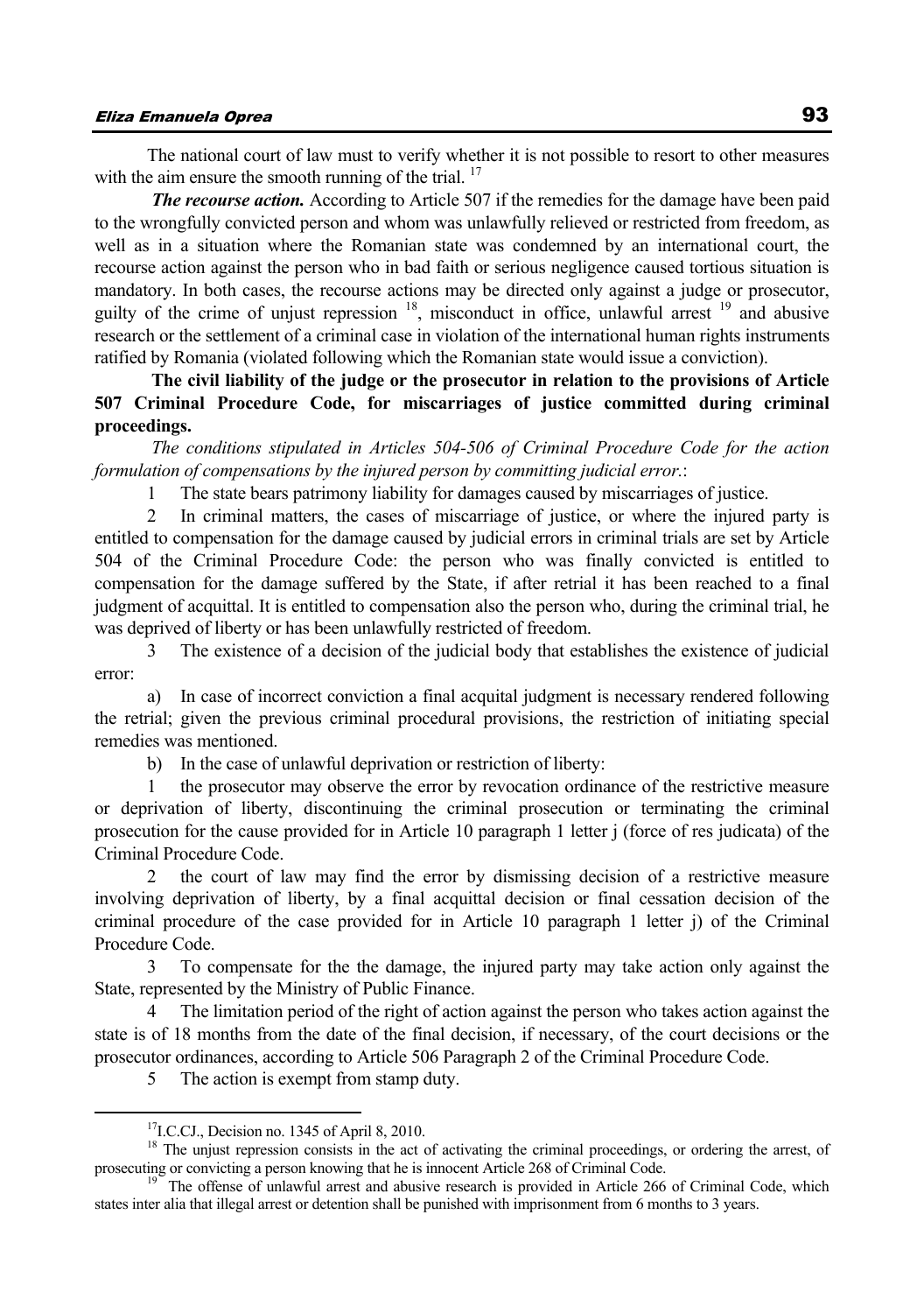According to Article 96, paragraph 5 of Law 303/2004 regarding the the statute of judges and prosecutors, republished  $20$ , is not entitled to compensation in the process the person who, during the trial, contributed in any way to the unlawful deprivation or restriction of liberty.<sup>21</sup>

*The conditions stipulated by Article 507of Criminal Procedure Code for the recourse action made by the state against the judge and the prosecutor.* 

1 Only the state can make recourse action against the judge or prosecutor to recover the compensation paid to the injured party by committing the legal error.

2 Compensating the damage was granted by the State pursuant to a final judgment. This aspect excludes the possibility that during the trial, the state to which legal action was taken to call as a warranty the judge or the prosecutor who issued the solution that led to judicial error. Because the state can make a recourse action, the judgment should be pronounced against him is irrevocable and also to be executed.

3 The limitation period of the right of action for the state to make recourse action is of 1 year.

4 The person against whom the state is taking action, including the judge or the prosecutor, to have acted in bad faith or serious negligence. The Article 507 of the Criminal Procedure Code refers to any person who in bad faith or negligence caused a damage generating situation, which includes judges and prosecutors. The bad faith and serious negligence must be demonstrated during the recourse action brought by the state against the judge or the prosecutor.

 By analyzing the conditions which have to be met in order to initiate the recourse action by the state against the judge or prosecutor result in two important **procedural safeguards**, namely:

1 **The direct inadmissibility of the action** filed by the injured person by committing the judicial error against the judge or the prosecutor. According to Article 504 of the Criminal Procedure Code and Article 96 paragraph 6 of Law 303/2004, an the compensation claim may be made only against the State, represented by the Ministry of Public Finance.

2 **The inadmissibility of the action under warranty** filed by the state, as owner of recourse action against the judge and prosecutor during the trial of the action for damages brought by the injured party by committing a legal error. Thus, according to the provisions of Article 507 of Criminal Procedure Code and Article 96 paragraph 7 of Law 303/2004, the state recourse may be made only after the delivery of a final judgment, and the damage was covered, so only after the decision was executed.

#### **Conclusions**

 In summary, for the civil liability of judges and prosecutors (THE PROCEDURAL GUILT OF THE OFFICIAL SUBJECTS) for damages caused by judicial errors made in criminal proceedings shall be instituted, under the law, as appropriate, the provisions of Article 96 of Law 303/2004 or Article 504'-06 of Criminal Procedure Code, and secondly the recourse action (compensation) of the State against the judge or the prosecutor which it is subsequent action for damages, brought by the party. The Romanian legislator intended to regulate through a special procedure provided in Article 12. of G. D. No. 94/1999 the recourse of the Romanian state against the guilty persons led to its conviction at ECHR to pay certain amounts of money.The recourse may be exercised for any amount imposed on the state by the sentence of the ECHR, that not only provides sufficient amounts order any damage suffered as a result of human rights violations (moral and material damage) but also for expenses incurred by the injured party in the internal procedures and in the European court, in order to remedy the interference, the same as for the default interest rates established by the Strasbourg court decision in case of delayed execution. Considering that the text is states about "civil liability" that the exercise must be fulfilled regression of conditions a breach

 $20$  Official Gazette no. 826 of 13 September 2005, with subsequent amendments.

<sup>21</sup> M.Udroiu, *Procedură penală.*